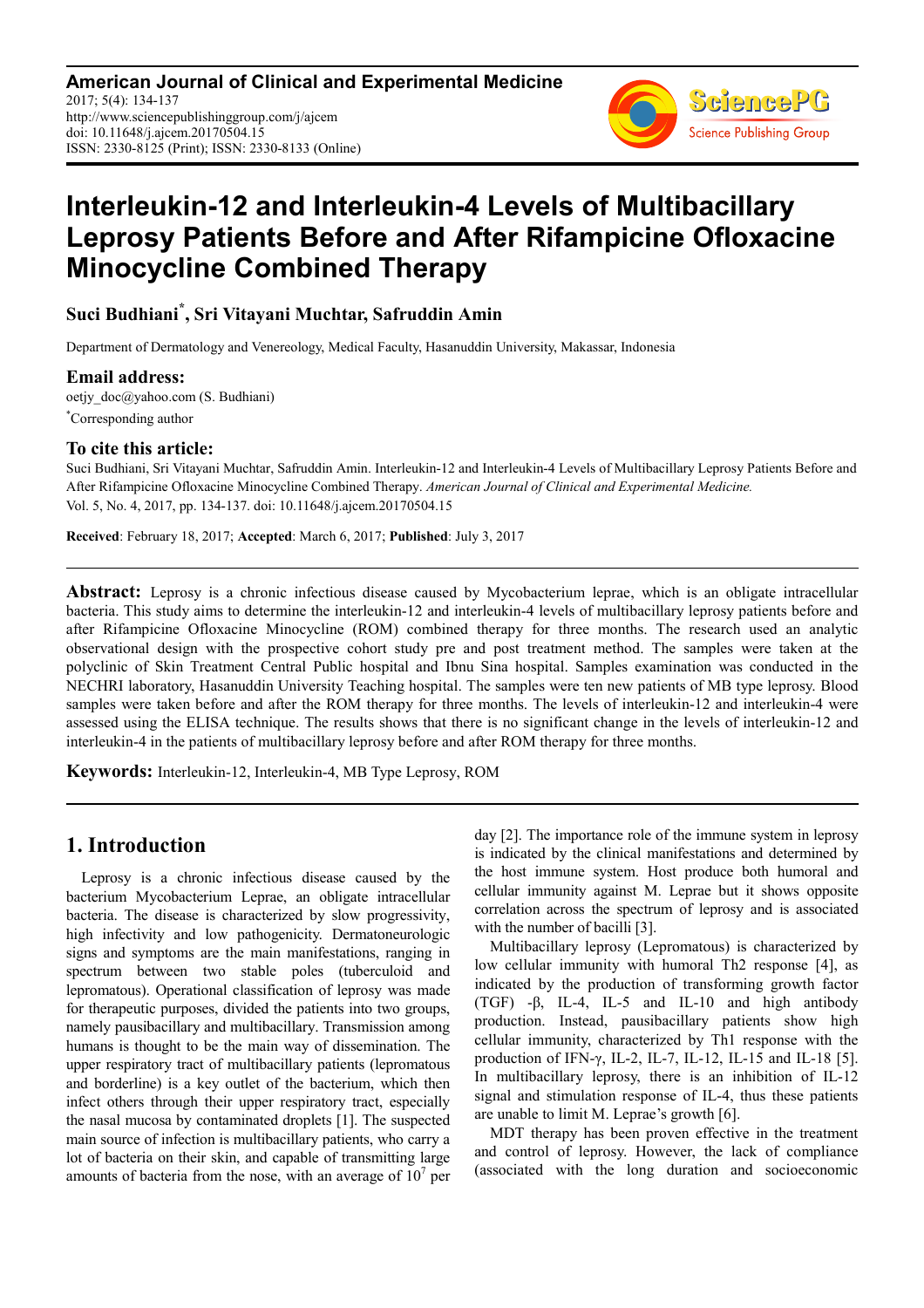factors), drug resistance and relapse have been reported, which encourage prompt efforts to establish a new treatment regimens to shorten duration of therapy and increase patient compliance while maintaining and enhancing the therapeutic benefits from previous regimens [7].

One alternative regimen recommended by WHO since 1998 is the provision of single dose combination of rifampicine (600 mg), ofloxacine (400 mg), and minocycline (100 mg) (ROM)for PB type leprosy patients with single lesion [7, 8]. A study in Brazil also found that patients treated with MDT MB compared to ROM for 24 months showed the same results in terms of reductions in Bacterial Index (BI), and improvement in clinical and histopathological features [9]. However, a meta-analysis study comparing multiple doses of ROM to MDT in MB leprosy patients, did not provide sufficient data to conclude the efficacy of ROM therapy in MB patients. Thus additional study is required to evaluate effectiveness of this regimen in MB leprosy. [7].

Of the few studies available, it appears that MDT-MB and ROM provide the same effectiveness in clinical, bacteriological and histopathological improvement. But to the author's knowledge there has been no study comparing the treatment effect of MDT-MB and ROM in terms of cytokine profile while known from the above description that cytokine profile of leprosy patients greatly affect the spectrum of its clinical manifestations. There has been one study analyzing the effect of MDT-MB therapy on the levels of cytokines IL-12 and IL-4 representing Th1 and Th2 immune responses consecutively after 3 months. Therefore, we conducted an analysis study of IL-12 and IL-4 levels, after 3 months treatment ROM therapy on MB leprosy patients. To monitor and assess the results of the analysis, we included selected patients who meet the criteria as multibacillary samples according to WHO criteria, and measurement of levels IL-12 and IL-4 performed before treatment and after 3 months of therapy with the ROM regimen.

# **2. Materials and Methods**

#### *2.1. Study Place and Period*

The study was carried out at the polyclinic of Skin Treatment Central Public Hospital, and Ibnu Sina Hospital where the samples were collected, and NECHRI laboratory of Hasanuddin University Hospital for cytokine measurement using ELISA technique, from April 2016 – July 2016.

#### *2.2. Study Design and Variable*

This is an analytic observational study with prospective cohort pre- and post treatment method. Study variables consist of: independent variable (M. Leprae), in-between variable (immunity response), controlled variable (ROM, age), and dependent variable (IL-12, IL-4).

#### *2.3. Population and Sample*

Study population were newly diagnosed MB leprosy patients (WHO classification) and visited dermatovenereology polyclinic general central hospital Dr. Wahidin Sudirohusodo Makassar, Skin Treatment Central Public Hospital, Tajuddin Khalid hospital, Ibnu Sina Hospital and other network hospital. Study samples were all population who met the inclusion criteria. Samples were taken consecutively, with total number were 10 patients.

#### *2.4. Data Collection*

All eligible patients were recorded for the complete identity (name, registration number, age, gender, address), medical history and physical examination to establish the diagnose of MB leprosy. Before treatment photograph were taken and patients were asked to read and signed informed consent. Blood sample were taken twice, first before treatment and second after 3 months treatment with ROM to determine IL-12 and IL-4 levels using ELISA technique.

#### *2.5. Data Analyze*

Data were processed using Statistical Package for Social Science (SPSS) ver. 23 and presented in the form of table or graphic. Statistical analysis was performed using Wilcoxon test with significance value of  $p < 0.05$ .

# **3. Result**

Study on IL-12 and IL-4 levels of MB leprosy patients before and after 3 months treatment with combination of Rifampicine Ofloxacine and Minocycline was done in analytical observational manner using cohort prospective method. This study was conducted at Skin Treatment Centre Public hospital and Ibnu Sina hospital Makassar, from April 2016 – July 2016. The samples were examined at NECHRI laboratory of Hasanuddin University Hospital using ELISA technique.

Samples were ten MB type leprosy patients whose blood were taken twice, before treatment and after three months treatment with ROM. The youngest patient was 17 year old and the eldest was 57 year old. All samples were examined to determine and analyze the levels of IL-12 and IL-4 using ELISA technique. Coincidentally, all patients in this study were male (100%). Table 1 showed characteristic of sample according to sex.

*Table 1. Respondent Characteristic according to Sex.* 

| <b>Sex</b> | Number | Percentage (%) |
|------------|--------|----------------|
| Male       |        | 100            |
| Female     | U      |                |
| Total      |        | 100            |

Patients distribution according to age showed that majority were in the 46-60 years of age (40%), while patients of 18-25 years and 26-45 years both had the same number (30%).

*Table 2. Respondent Characteristic according to Age.* 

| Age       | <b>Number</b> | Percentage $(\% )$ |
|-----------|---------------|--------------------|
| 18-25     |               | 30                 |
| 26-45     |               | 30                 |
| $46 - 60$ | 4             | 40                 |
| Total     | 10            | 100                |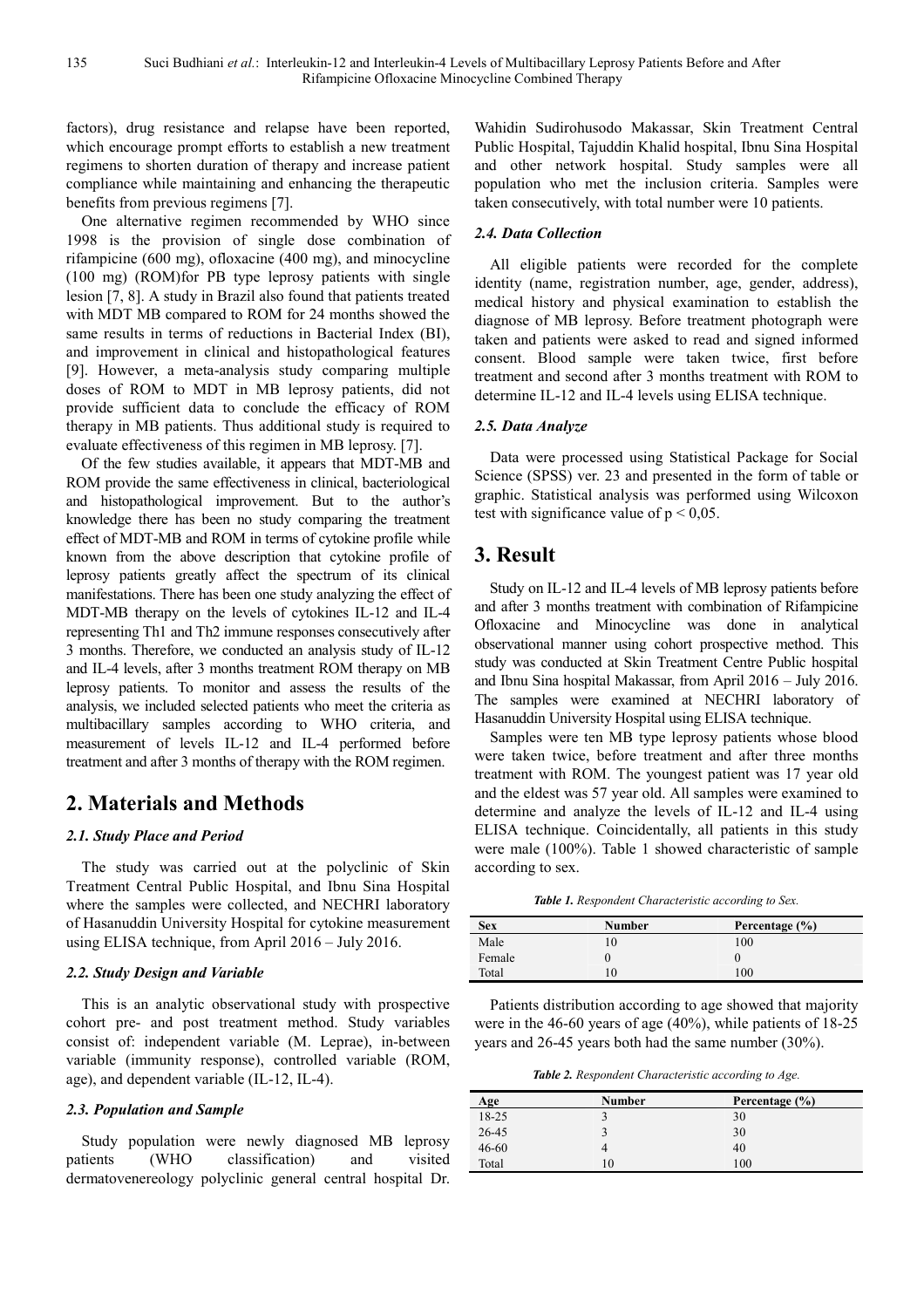Acid fast bacillary (AFB) count before and after three months treatment with ROM showed that from ten samples, majority (5 patients) had  $+1$ , 3 patients had  $+2$ , and only 1 patients had +3. While after treatment, there were 3 patients with AFB count  $+1$ , 2 patients had  $+2$  and 3 patients had negative results. There was one sample that was not examined for AFB count before treatment and another one sample did not undergo AFB count after treatment.

*Table 3. Acid Fast Bacilli Count Before and After 3 Months Treatment with ROM.* 

| <b>AFB</b>   | <b>Sample Number</b> |       |
|--------------|----------------------|-------|
|              | <b>Before</b>        | After |
| $+1$         |                      |       |
| $+2$<br>$+3$ |                      |       |
|              |                      |       |
| Negative     | -                    |       |

Comparison of IL-4 level before and after three months treatment with ROM showed that there were no significant difference in the index means of IL-4 before and after treatment with  $p=0,721$ , thus  $p>0,05$ .

*Table 4. Comparison of IL-4 Level Before and After 3 Months Treatment with ROM.* 

| $IL-4$ (pg/ml) |            |
|----------------|------------|
| <b>Before</b>  | After      |
| 27,86          | 21,15      |
| 18,71          | 13,67      |
| 32,43          | 24,92      |
| 5,05-115,90    | 5,63-89,02 |
|                |            |

Wilcoxon test p= 0,721

Comparison of IL-12 level before and after three months treatment with ROM showed that there were no significant difference in the index means of IL-12 before and after treatment with  $p=0,678$ , thus  $p>0,05$ .

*Table 5. Comparison of IL-12 Level Before and After 3 Months Treatment with ROM.* 

|                    | IL-12 $(pg/ml)$ |               |
|--------------------|-----------------|---------------|
|                    | <b>Before</b>   | After         |
| Mean               | 390,72          | 315,35        |
| Median             | 289,28          | 296,49        |
| Standard deviation | 311,14          | 105,83        |
| Range              | 133, 25-1210, 8 | 204,41-572,51 |

Wilcoxon Test p=  $0.678$ 

### **4. Discussion**

The results from this study showed that the level of IL-12 and IL-4 before and after three months treatment with ROM not differ siginificantly. Number of patients were ten which were all male (100%). From the literature,male had higher prevalence of MB type leprosy. This might be caused of male are more prone to MB type leprosy compare to female, thus there were more male patients visit dermatology clinic or hospital to seek for treatment [1].

In this study, most patients (40%) were in 46-60 years

group of age. One study from Paraiba Federal University showed that leprosy had highest frequency at older age, 50- 64 year (27%). The high incidence in this group of age might be caused by the long incubation period of leprosy, with mean duration of 2-7 years [1]. Another explanation on this phenomena is that leprosy occured in older population who lived in endemic area were frequently caused by reinfection or superinfection from people who had had subclinical leprosy in the past, however, they underwent diminished immune response to leprosy as they aged [10].

Acid fast bacillary count in this study range from  $+1$  to  $+3$ , which showed that these patients were in the form of borderline leprosy, who had unstable immune system. Leprosy spectrum consists of steady chronic pole and borderline form. At the tuberculoid pole (TT) the cellullar immune response is pronounce and stable, and shows low level of antibodies, while in lepromatous pole (LL) shows abundant antibodies yet low cellular immune response. Between these two stable poles, there are borderline form with unstable immune status, that is BT, BB and BL [11].

Borderline leprosy (BB) represents the peak of unstable immunity. The balance between bacillary multiplication and cellular immunity is so tenous and are seldom settle in without one surpassing another. In BT form, clinical manifestation is the result of compound intense cellular infiltration and unstable immunity, which may improve to TT form or deteriorate to BL. BL type leprosy represents peak of expeditious immunity deterioration, consist of compound of immunity imbalance and bacillary multiplication. It has been reported that borderline form were more frequently encountered than polar form [12].

In association with cytokine profile in leprosy patients, it has been known that the two pole of leprosy spectrum were being represented by different T cell response and cytokine production. In TT pole, patient shows intense cellular immunity to M. Leprae which effectively restrict bacterial growth through production of local Th-1 cytokine, namely IL-12 and IFN-γ. On the other side of pole (LL) characterized by widespread multibacillary disease and lack response to M. leprae, activation of IL-2 which inhibit Th-1 cell, resulting in defective cellular immunity to M. leprae [13, 14].

Subject in this study were patients diagnosed with MB type leprosy. It is characterized by low cell-mediated immunity with humoral response Th-2, and mRNA produced mainly IL-4, IL-5 and IL-10. These cytokine were presumed to contribute to immunity unresponsiveness and failure activation of macrophage in lepromatous leprosy, hence it is unable to resist bacterial growth [6].

Cells from immune system produce cytokine as response to antigenic stimulation. In this case, cytokine of leprosy patients produced as response to immune stimulation by M. leprae antigen, and when this antigen reduced after treatment, cytokine production also decreased and it may reduced to normal level as in healthy subject if this antigen is totally diminished [15].

Interleukin-4 was first known as important cytokine in the development of Th-2 response, while IL-12 represents Th-1